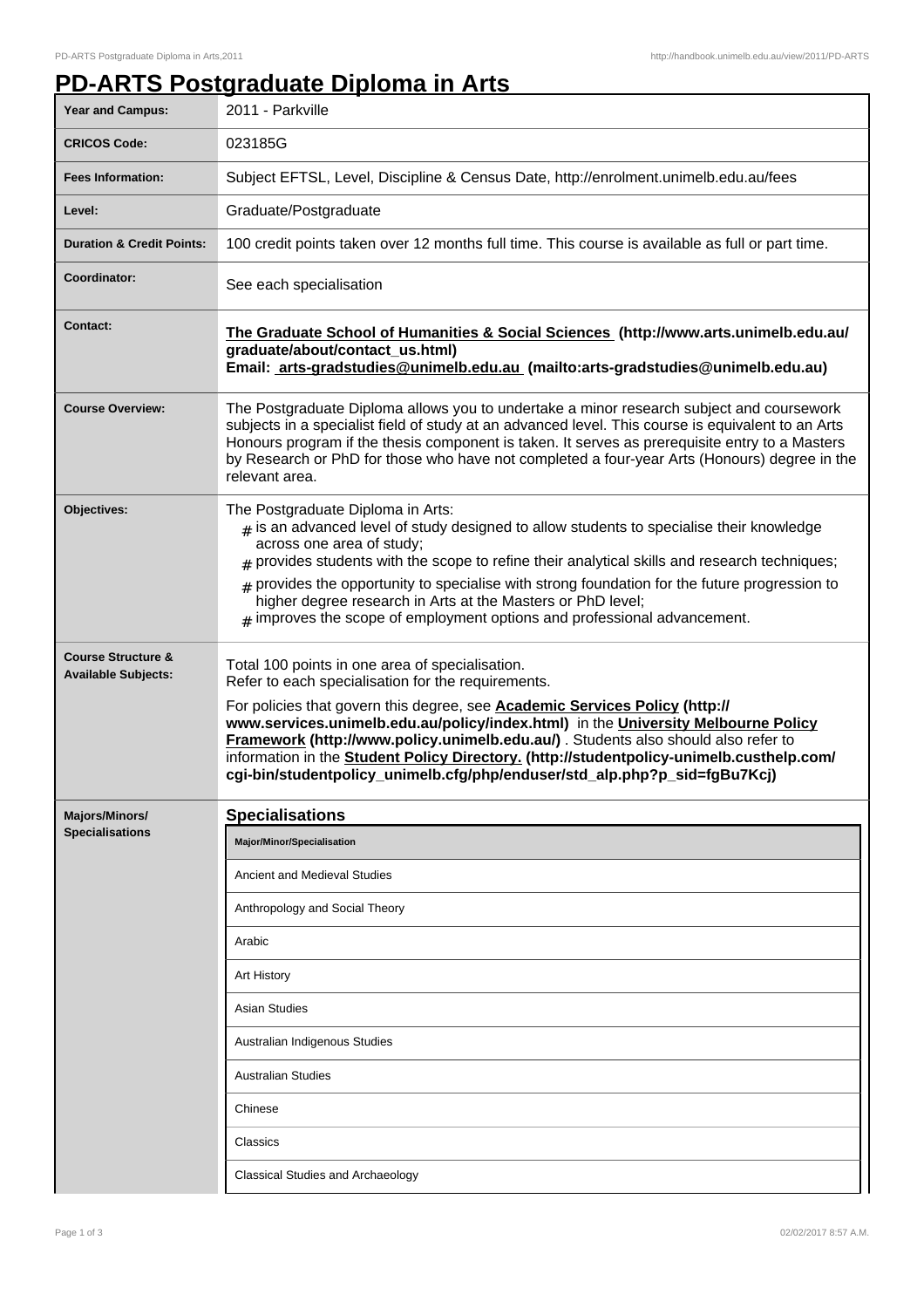|                                                   | <b>Creative Writing</b>                                                                                                                                                                                                                                                                                                                                                                                                                                                                                                                                                                                                                                                                                                     |
|---------------------------------------------------|-----------------------------------------------------------------------------------------------------------------------------------------------------------------------------------------------------------------------------------------------------------------------------------------------------------------------------------------------------------------------------------------------------------------------------------------------------------------------------------------------------------------------------------------------------------------------------------------------------------------------------------------------------------------------------------------------------------------------------|
|                                                   | Criminology                                                                                                                                                                                                                                                                                                                                                                                                                                                                                                                                                                                                                                                                                                                 |
|                                                   | <b>Cultural Studies</b>                                                                                                                                                                                                                                                                                                                                                                                                                                                                                                                                                                                                                                                                                                     |
|                                                   | <b>Development Studies</b>                                                                                                                                                                                                                                                                                                                                                                                                                                                                                                                                                                                                                                                                                                  |
|                                                   | English                                                                                                                                                                                                                                                                                                                                                                                                                                                                                                                                                                                                                                                                                                                     |
|                                                   | French                                                                                                                                                                                                                                                                                                                                                                                                                                                                                                                                                                                                                                                                                                                      |
|                                                   | <b>Gender Studies</b>                                                                                                                                                                                                                                                                                                                                                                                                                                                                                                                                                                                                                                                                                                       |
|                                                   | German                                                                                                                                                                                                                                                                                                                                                                                                                                                                                                                                                                                                                                                                                                                      |
|                                                   | History                                                                                                                                                                                                                                                                                                                                                                                                                                                                                                                                                                                                                                                                                                                     |
|                                                   | History and Philosophy of Science                                                                                                                                                                                                                                                                                                                                                                                                                                                                                                                                                                                                                                                                                           |
|                                                   | Indonesian                                                                                                                                                                                                                                                                                                                                                                                                                                                                                                                                                                                                                                                                                                                  |
|                                                   | <b>International Politics</b>                                                                                                                                                                                                                                                                                                                                                                                                                                                                                                                                                                                                                                                                                               |
|                                                   | <b>Islamic Studies</b>                                                                                                                                                                                                                                                                                                                                                                                                                                                                                                                                                                                                                                                                                                      |
|                                                   | Italian                                                                                                                                                                                                                                                                                                                                                                                                                                                                                                                                                                                                                                                                                                                     |
|                                                   | Japanese                                                                                                                                                                                                                                                                                                                                                                                                                                                                                                                                                                                                                                                                                                                    |
|                                                   | <b>Jewish Studies</b>                                                                                                                                                                                                                                                                                                                                                                                                                                                                                                                                                                                                                                                                                                       |
|                                                   | Linguistics and Applied Linguistics                                                                                                                                                                                                                                                                                                                                                                                                                                                                                                                                                                                                                                                                                         |
|                                                   | Medieval & Renaissance Studies                                                                                                                                                                                                                                                                                                                                                                                                                                                                                                                                                                                                                                                                                              |
|                                                   | Philosophy                                                                                                                                                                                                                                                                                                                                                                                                                                                                                                                                                                                                                                                                                                                  |
|                                                   | <b>Political Science</b>                                                                                                                                                                                                                                                                                                                                                                                                                                                                                                                                                                                                                                                                                                    |
|                                                   | Public Policy and Management                                                                                                                                                                                                                                                                                                                                                                                                                                                                                                                                                                                                                                                                                                |
|                                                   | Renaissance and Early Modern Studies                                                                                                                                                                                                                                                                                                                                                                                                                                                                                                                                                                                                                                                                                        |
|                                                   | <b>Screen Studies</b>                                                                                                                                                                                                                                                                                                                                                                                                                                                                                                                                                                                                                                                                                                       |
|                                                   | Social Theory                                                                                                                                                                                                                                                                                                                                                                                                                                                                                                                                                                                                                                                                                                               |
|                                                   | Socio-Legal studies                                                                                                                                                                                                                                                                                                                                                                                                                                                                                                                                                                                                                                                                                                         |
|                                                   | Sociology                                                                                                                                                                                                                                                                                                                                                                                                                                                                                                                                                                                                                                                                                                                   |
| <b>Entry Requirements:</b>                        | 1. The Selection Committee will evaluate the applicant's ability to pursue successfully the<br>course using the following criteria:<br>$#$ an undergraduate degree with a major cognate to the specialisation with a grade average<br>of H2B (70%) in the major, or equivalent<br>or<br>$#$ a Graduate Diploma in Arts in an area cognate to the specialisation with a grade average of<br>H2B (70%) over the graduate diploma, or equivalent.<br>2. The Selection Committee may conduct interviews or tests and may call for referee reports<br>and employer references to elucidate any of the matters referred to above.<br>Admission Process (http://www.arts.unimelb.edu.au/graduate/admissions/how-to-<br>apply.html) |
| <b>Core Participation</b><br><b>Requirements:</b> | For the purposes of considering requests for Reasonable Adjustments under the Disability<br>Standards for Education (Cwth 2005), and Students Experiencing Academic Disadvantage<br>Policy, academic requirements for this course are articulated in the Course Description, Course                                                                                                                                                                                                                                                                                                                                                                                                                                         |